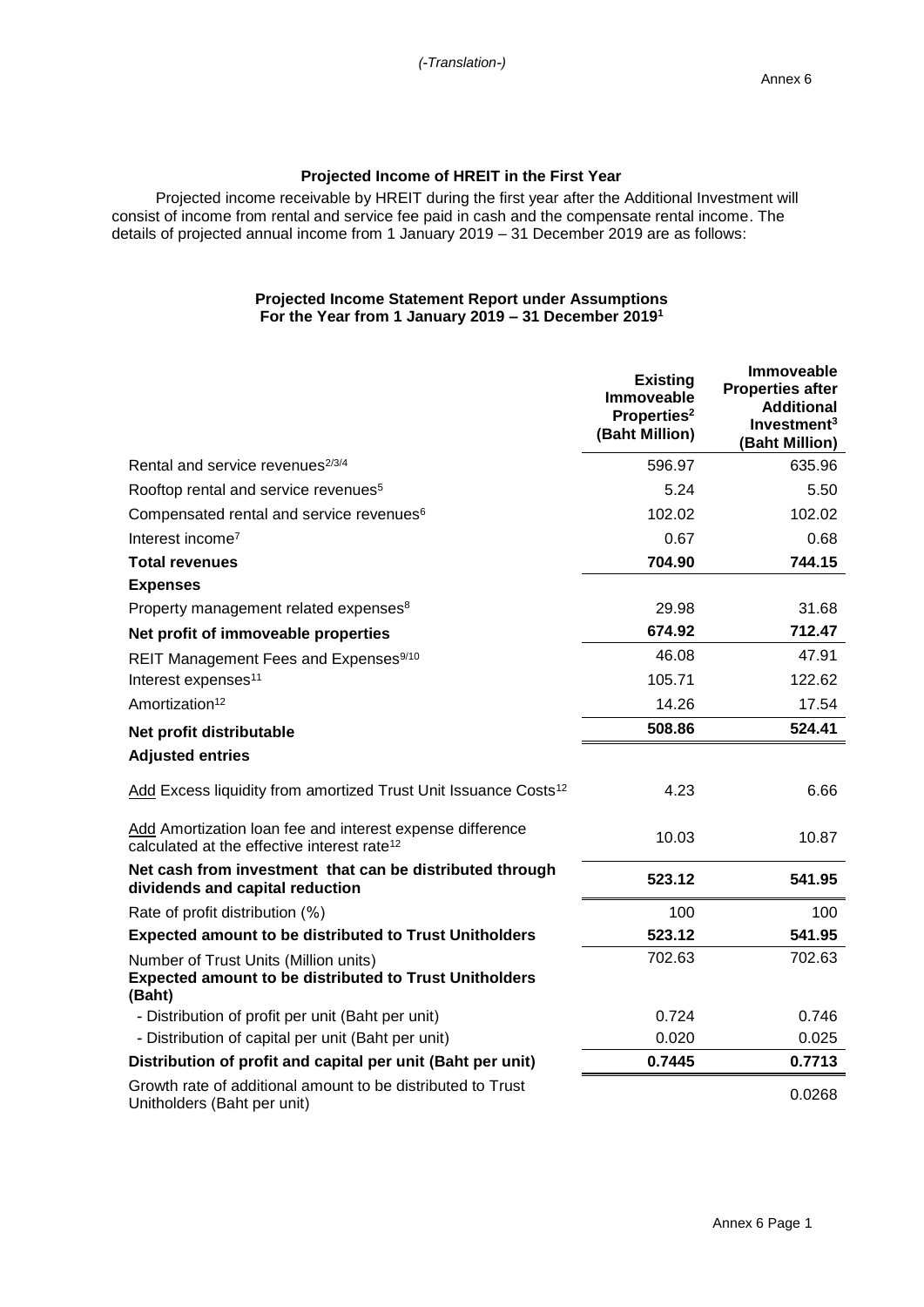## **Remarks**

- 1. Accounting period of HREIT is from January to December of every year. Immmoveable properties in this additional investment is expected to be completed by December 2018, therefore, the projected income is estimated for a 12-month period from 1 January 2019 – 31 December 2019.
- 2. Existing immoveable properties referring to immoveable properties invested by HREIT at the amount of 122 units (as of 30 June 2018) in 7 projects namely: (1) WHA Eastern Seaboard Industrial Estate 1, (2) Eastern Seaboard Industrial Estate (Rayong), (3) WHA Chonburi Industrial Estate 1, (4) WHA Saraburi Industrial Land, (5) WHA Logistics Park1, (6) WHA Logistics Park 2, and (7) WHA Logistics Park 4.
- 3. Immoveable properties after the additional investment referring to existing immoveable properties and new immoveable properties in which HREIT will additionally invest in i.e. 9 units of factory buildings in total in WHA Saraburi Industrial Land divided into 1) 8 units of attached building factory with a total building area of 11,196 square meters and 2) 1 unit of detached building with the control of the factory the control of the control of the control of the control of the control of the control of the control of the control of the control of the control of the control of the control of t a total building area of 4,720 square meters.
- 4. Rental and service revenues referred from revenue of asset per month projected from the estimated rental and service revenues as per the lease agreements and service agreements between lessees and HREIT with details as follows:
	- Existing immoveable properties with the total occupied area of 270,338 square meters and with average rental rate of Baht 188.59 per square meter.
	- Immoveable properties to be additionally invested in by HREIT with the total occupied area of 15,916 square meters and with average rental rate of Baht 204.13 per square meter per month.
- 5. Rooftop rental and service revenues i.e. revenues of HREIT from the sub-leasing of rooftop area of factory and warehouse buildings for the business operation of solar energy with the details as follows:
	- Rental of rooftop area of the existing immoveable properties with the total rooftop area of 171,182 square meters and with average rental rate of Baht 3.00 per square meter per month.
	- Rental of rooftop area of the Additional Investment Assets with the total rooftop area of 8,467 square meters and with average rental rate of Baht 3.00 per square meter per month.

The Asset Owner agreed that during the period of 15 years from HREIT's investment date (the "**Warranty Period**"), if the rooftop area in the leased properties is still unoccupied as of the HREIT's investment date, WHA Industrial Development Public Company Limited ("**WHAID**") or the Asset Owner's Company shall be responsible to pay the rent to HREIT for the remaining rooftop area of the leased properties for the part that are not leased out, during the Warranty Period at the rate of Baht 3 (Three Baht) per square meter per month, and the rental rate shall be increased for 6% every 3 years.

6. Compensate rental and service revenues are the revenues of HREIT to be received from the Asset Owner who agreed to compensate the rental and service revenues for the unoccupied properties for the period of 3 years from the commencement date of the lease period which is 23 November 2016 for the existing investment assets, 4 January 2018 for the Additional Investment Assets No. 1, and 1 January 2019 (which is the HREIT's expected investment date) for the Additional Investment Assets in this time, all of which are based on the Undertaking Agreement between HREIT and the Asset Owner. The rental rate is based on weighted average of rental rate in each area and each type of the leased properties.